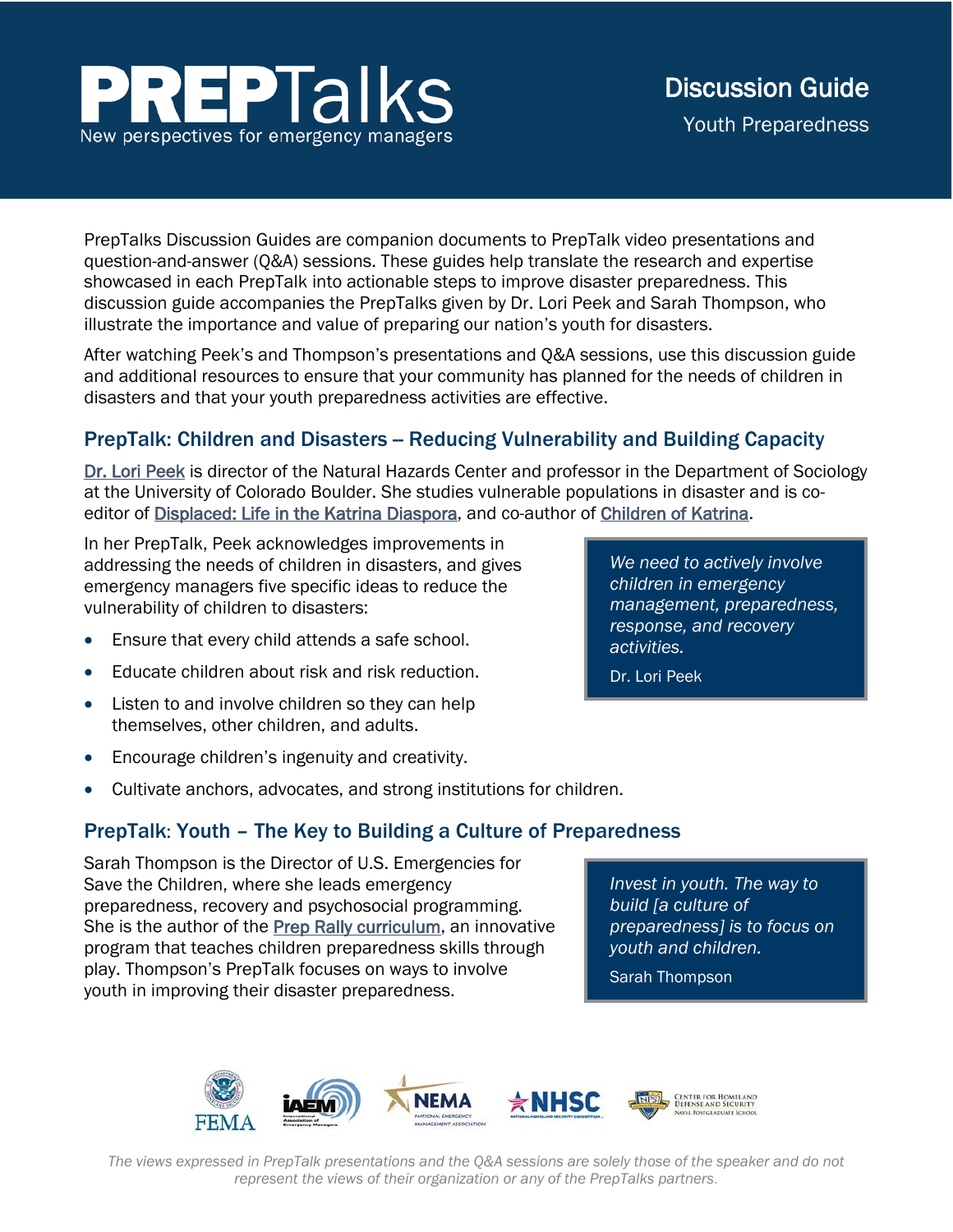

Emergency managers tend to think of children only in terms of their vulnerability to a disaster, but there is opportunity to work with children before a disaster strikes. "Kids love to learn," Thompson said. "They love to bring home what they learn." That makes children great safety and preparedness advocates.

Families of school-age kids who bring home preparedness materials are 75% more likely to have a household plan they discussed as a family, and twice as likely to have participated in a home drill. *Preparedness in America, August 2014, p. 33*

## Partners for the Discussion

Encouraging youth preparedness requires the involvement of the whole community from the children themselves to their parents, teachers, counselors, administrators, emergency managers, first responders, and government officials. We encourage you to discuss youth preparedness in your community with a wide array of partners, including members of emergency management agencies, school authorities, family and teachers' associations, youth serving organizations, public health authorities, and child care organizations.

### Discussion Prompts

#### Topic One: Assessing Your Communities' Plans for Children and Disasters.

In 2010, following Hurricane Katrina, the Commission on Children and Disasters delivered a [report](https://archive.ahrq.gov/prep/nccdreport/nccdreport.pdf)  [to Congress](https://archive.ahrq.gov/prep/nccdreport/nccdreport.pdf) on what needed to be done to improve disaster response and recovery for children. The report stressed that the unique needs of children must be more thoroughly integrated into planning and that children be made a distinct priority in all disaster management activities. Appendix B to the report provides an index of recommendations and responsible entities, including states, tribes, territories and local governments. Consider using this index and the U.S. Department of Education's [Guide for Developing High-Quality School Emergency Operations Plans](https://rems.ed.gov/docs/REMS_K-12_Guide_508.pdf) as a check to ensure your community has thoroughly considered the needs of children. For example:

- $\Box$  Have we incorporated education, child care, juvenile justice, and child welfare systems in our disaster plans, training, and exercises?
- $\Box$  Have we integrated mental and behavioral health for children into public health, medical, and other disaster management activities? Have we adequately considered children with disabilities and access and functional needs? Do our school emergency operation plans (EOPs) include a Public Health, Medical, and Mental Health Annex?
- $\Box$  Are we planning for the number of children in our community (roughly 25 percent of the U.S. population are children)? Do we have access to data and other resources that will help us to characterize the diversity of children in our community (for example, by age, race/ethnicity, immigrant status, and income)?
	- o The Annie E. Casey Foundation [Kids Count Data Center](https://datacenter.kidscount.org/) provides demographics and key indicators of child well-being in the United States.
- $\Box$  Do our plans for shelters or temporary housing for families with children include access to needed services? Are there Memorandums of Understanding in place?

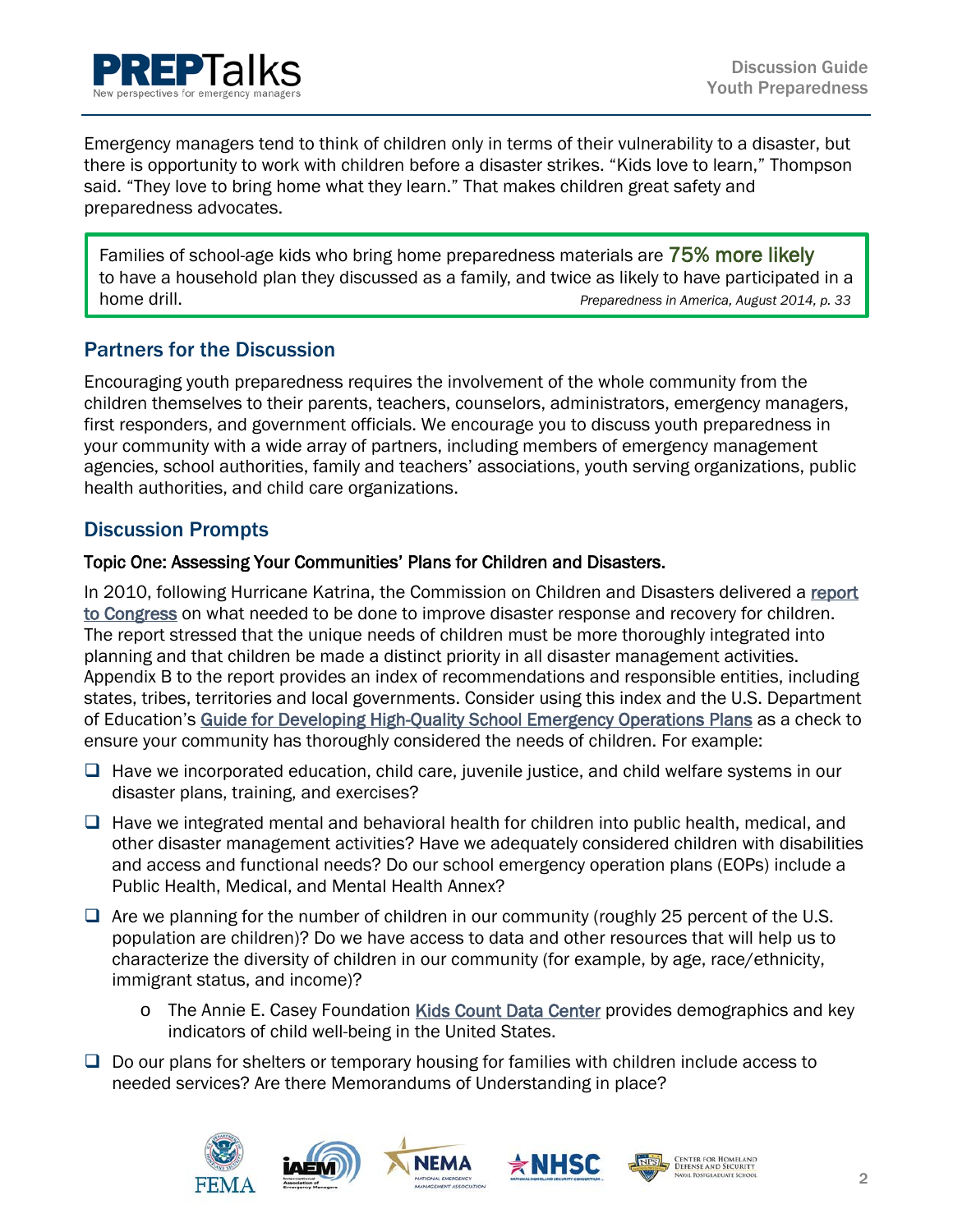- $\Box$  Are our schools and child service organizations aware of community actively encouraged to participate in emergency management exercises and other activities?
- $\Box$  Do our Voluntary Organizations Active in Disaster have representatives with expertise in child protection or school safety?
- $\Box$  Re-opening schools and childcare facilities is critical for community recovery. How do our EOPs and recovery plans address reopening schools, to include facilities, transportation, staff and teachers?

#### Topic Two: Youth Preparedness Education

Both Peek and Thompson emphasize the importance of youth preparedness education. "Facing the unknown without guidance is scarier than preparing in advance," Thompson said. Peek reminds us that "exposure to disasters is increasing and children remain the most vulnerable." Thompson discusses three myths surrounding youth preparedness education.

- PERCEPTION #1: Educators and parents think that discussing risks and hazards with children is too scary for them. The truth is that teaching children basic preparedness skills and letting them know that it's alright to be afraid in disaster situations makes them better prepared to handle those disasters.
- PERCEPTION #2: Some believe that they're already prepared because they have taken certain preparedness actions. The truth is preparedness is an





ongoing activity. Drills need to be practiced and emergency kits need to be updated to reflect current realities as children grow and needs change.

• PERCEPTION #3: Parents think that their children are safe with them. The truth is that children are often in environments that do not include their parents such as schools and daycares. Equipping them with the skills and understanding to handle disasters when away from their parents is an important element of youth preparedness.

[FEMA's Youth Preparedness Program Catalog](https://www.fema.gov/media-library/assets/documents/94775) lists many disaster preparedness education programs and resources available for schools and youth serving organizations to include in their programming. This catalog also includes tables that identify the resources and activities by age, topic, and type of activity. Examples include:

- The [Save the Children's Prep Rally](https://secure.savethechildren.org/site/c.8rKLIXMGIpI4E/b.9085951/k.B899/Get_Ready_Get_Safe_Community.htm) provides a fun ways for kids to participate in disaster preparedness.
- [The Pillowcase Project](http://redcrossyouth.org/2015/09/24/the-pillowcase-project/) is a free, interactive preparedness program designed for youth ages 8 to 11 that teaches safety, emotional coping skills, and personal preparedness. The Pillowcase Project was sponsored by Disney and developed by the American Red Cross.
- [Student Tools for Emergency Planning,](https://www.fema.gov/media-library/assets/documents/110946) or STEP, is a classroom-based emergency preparedness curriculum for fourth- and fifth-graders designed in an easy, ready-to-teach format. Students will









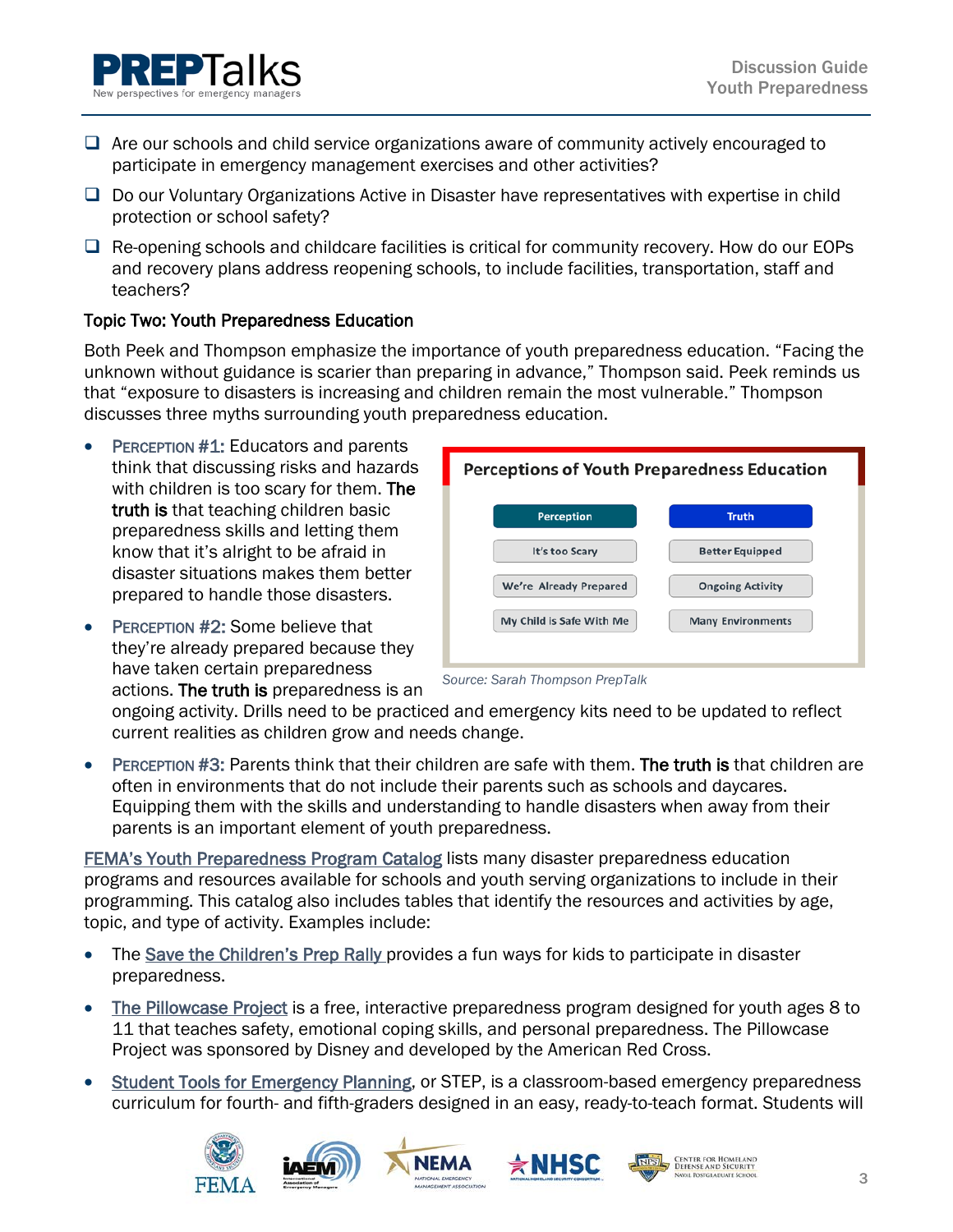

learn about disasters, emergencies, and hazards, and how to create a disaster supply kit and family emergency communication plan.

In addition, the [United Nations has created a game](https://www.unisdr.org/we/inform/publications/2114) based on local risks communities face. It comes in several languages and can be adapted to your community's needs. And the [Resilient](https://ncdp.columbia.edu/microsite-page/resilient-children-resilient-communities/rcrc-preparedness-tools/)  [Children/Resilient Communities project](https://ncdp.columbia.edu/microsite-page/resilient-children-resilient-communities/rcrc-preparedness-tools/) from Columbia University and Save the Children provides a convenient list of youth education resources for preparedness.

Peek reminds us that the "drivers of children's vulnerability are varied with no one solution." Vulnerability is situational and dynamic. We must consider the personal attributes of the child, including age, race/ethnicity, gender, socioeconomic and health status, abilities, and coping skills. Considerations for the broader environment include: the household; social, cultural, and economic environment; and the natural and built environment.

*Children are a great community link. Children are the bellwethers of resilience. After a disaster, how quickly children can cope and recover is a very good indication of how the overall community recovers.* 

Sarah Thompson

Questions for discussion include:

- Does our community have a good inventory of schools, childcare facilities, and youth service organizations in our community? Do we have points of contact for these organizations?
- What are our primary hazards and threats, and how do we address those specifically in our youth education?
- What are state or local requirements regarding safety drills (e.g., fire drills, tornado drills, lockdown drills)? For example, the [American Heart Association](https://cpr.heart.org/AHAECC/CPRAndECC/Programs/CPRInSchools/UCM_475820_CPR-in-Schools-Legislation-Map.jsp) lists which states require CPR training in schools. Are these sufficient or should we consider adding additional drills or training for other relevant hazards and threats?
- How can we incorporate youth preparedness education into standard school curricula? Incorporating preparedness topics with standard subjects such as science, health, and technology ensures the program is well integrated and consistent throughout a child's education with age appropriate content.
- How do we integrate preparedness education outside of school programming? Are there before or after school programs, youth activities, or other options we may want to support?
- How can we tap older, high school youth to mentor younger children in preparedness?
- How can adults model good preparedness behavior for children?
- How can we ensure parents and guardians know their child's schools' safety plans?

41% of adults with children in school or daycare **do not know** where their child or children would be evacuated to if their school had to evacuate.

NEMA

*Children in Disasters: Do American's Feel Prepared? A National Survey; February 2016*



L





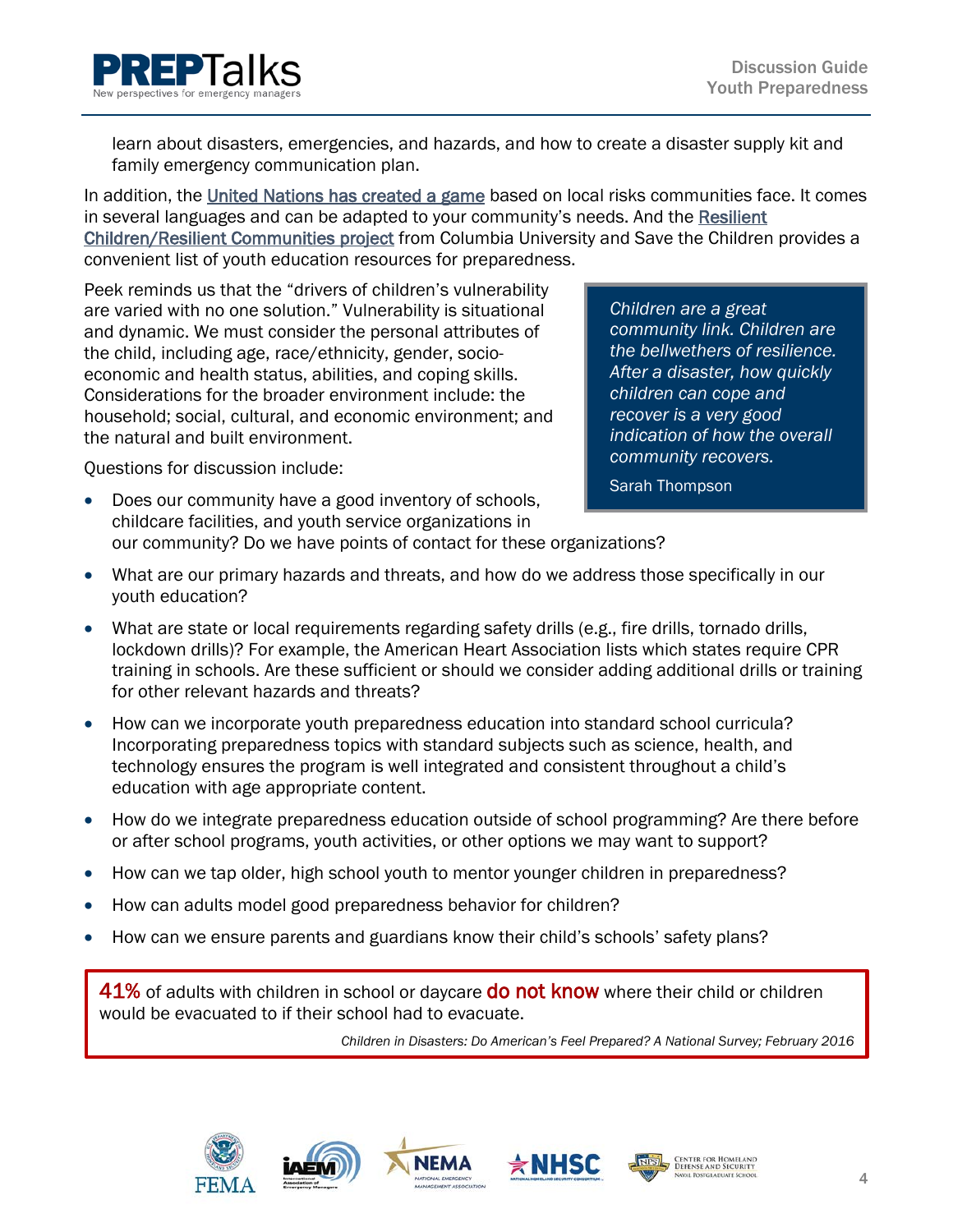

#### Topic Three: Reducing the Vulnerability of Children's Surroundings

Peek challenges the emergency management community to ensure that every child attends a safe school. In the context of disasters, this includes the physical properties of the buildings, ensuring that they are built or retrofitted to withstand local hazards such as earthquakes or hurricanes; have effective communications; backup generators and fuel; and water, food, and medicine for occupants. This also means ensuring that schools have comprehensive emergency response and long-term recovery plans.

FEMA provides guidance on developing a comprehensive strategy for natural disaster building safety in [Safer, Stronger, Smarter: A Guide to Improving School Natural Hazard Safety.](https://www.fema.gov/media-library/assets/documents/132592) This guide builds upon the earlier [Guide for Developing High-Quality School Emergency Operations Plans.](https://www.fema.gov/media-library/assets/documents/33599) The Department of Education's Readiness and Emergency Management for Schools (REMS) Technical Assistance Center offers a new mobile applications [SITE ASSESS](https://rems.ed.gov/SITEASSESS.aspx) to help school personnel examine school buildings and grounds.

Questions to discuss include:

- Are our school buildings prepared for our most likely hazards such as earthquakes, tornadoes, floods, or hurricanes? What mitigation measures are possible and how can this work be funded?
- Have we recently examined school buildings and grounds to assess safety and security?
- Are the schools in our community designated emergency response shelters?
- Are there programs in place to ensure that daycares have appropriately safe facilities? And that staff are taking preparedness actions?
- What plans do we have in place to ensure that children have safe spaces to return to after a disaster?
- For long term displacement, how can we ensure children have a place to resume their schooling as quickly as possible? Having children back in school or childcare allows parents to resume their work schedules and is critical for community recovery. It is also crucial to ensure children's educational continuity and so that they do not miss vital lessons.

#### Topic Four: Involve Children in Preparedness, Response, and Recovery

Thompson and Peek discussed the importance of inviting children and youth to get involved in their own preparedness, response, and recovery planning. FEMA has created a [Youth Preparedness](https://www.ready.gov/youth-preparedness-council)  [Council](https://www.ready.gov/youth-preparedness-council) where students can have their voices heard amongst the emergency management community at a national level.

Teen Community Emergency Response Team (CERT) programs are already available in many school districts. Teen CERT is a training program in basic response skills including, fire safety, fire safety, light search and rescue, team organization, and disaster medical operations. For areas that do not currently have a Teen CERT program, FEMA has provided guidance o[n starting a program.](https://www.fema.gov/media-library/assets/documents/28048) There is also a [webinar](https://rems.ed.gov/TeenCertEnhancingSchoolEmergMgrment.aspx) produced by FEMA and the Department of Education on how Teen CERT programs can be integrated into school emergency preparedness programs.

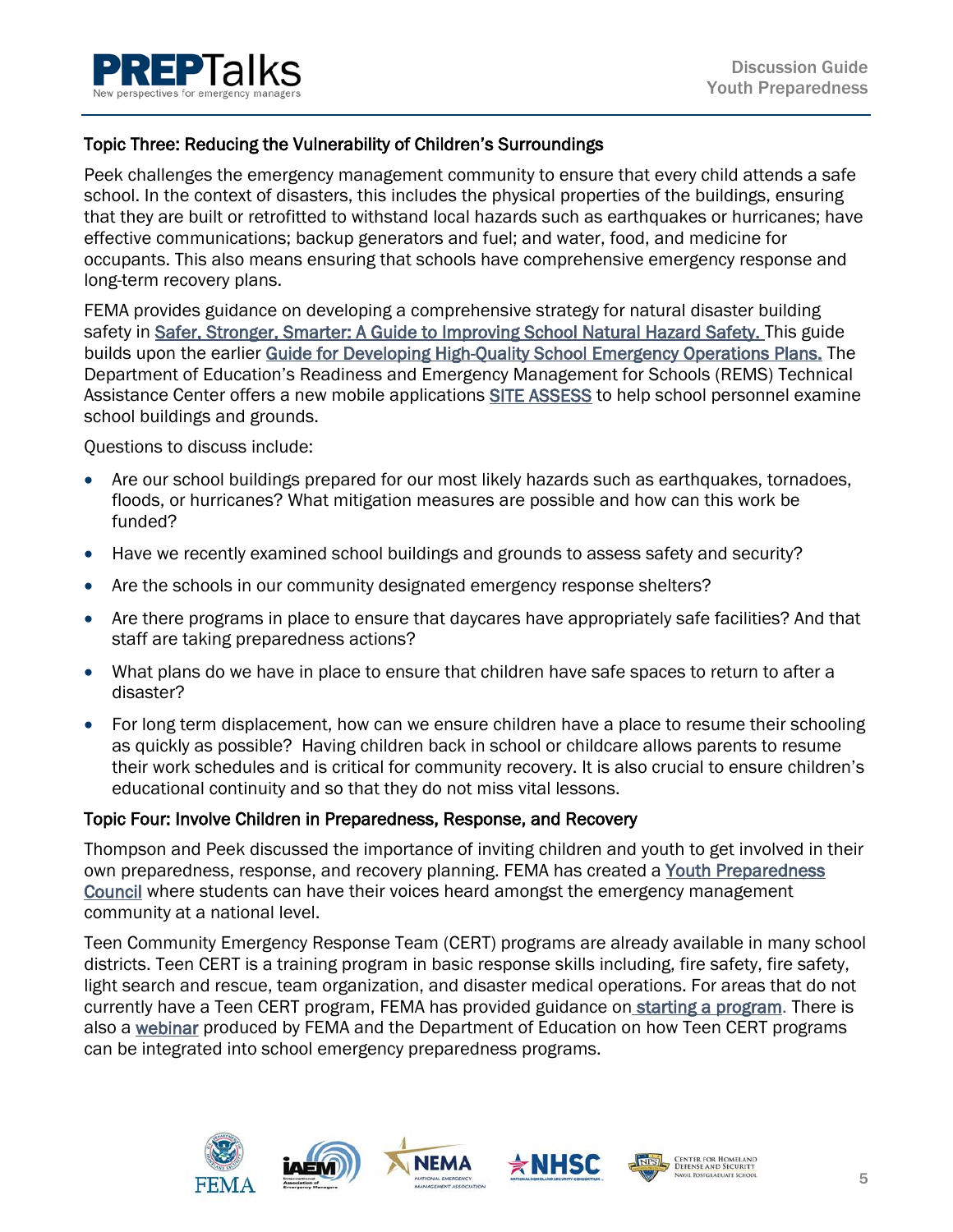Students can also learn skills to help with life-threatening emergencies at You Are the Help Until [Help Arrives.](https://community.fema.gov/until-help-arrives)

Questions for discussion include:

- How can we start/expand Teen CERT programs in our community?
- How can our youth engage in our community's emergency planning efforts?
- Does our emergency management office have an internship program?
- Can our community start a Youth Preparedness Council?
- Are their ways to count volunteer hours for students who participate in emergency preparedness activities?
- How can we capture stories of youth in our community who have experienced disasters?
- What can we learn from youth in our community about disaster preparedness, response, and recovery?
- In addition to listening to youth, have we also thought about ways to actively engage youth? They often have the time, creativity, and energy as well as a strong desire to engage. Are we making space for children and youth in the places where decisions are being made that influence their lives?

# Recommended Next Steps

- Ensure school EOPs outline comprehensive plans for a variety of threats and hazards.
- Emergency management and first responders should schedule regular meetings with the appropriate stakeholders who serve youth to synchronize planning efforts.
- Work with local school authorities and other youth serving organizations to discuss how to integrate disaster preparedness into school curricula.
- Review your existing plans and exercise schedule to ensure that youth are incorporated both as receivers of aid but also as participants as much as possible.
- Identify gaps in the resilience of school facilities, including structural issues, plans, and supplies.

# Additional Resources

- FEMA has created significant resources focusing on youth preparedness.
	- o An [overview of resources](https://www.ready.gov/youth-preparedness) can be found on the FEMA website.
	- o [The National Strategy for Youth Preparedness Education](https://www.fema.gov/media-library-data/1424356089661-ef9f14ceb081cc1ba4fcf3eb9e5b3107/National_Strategy_Youth_Preparedness_Education.pdf)
	- o [Youth Preparedness: Implementing a Community-Based Program](https://www.fema.gov/media-library/assets/documents/30515)

**NEMA** 

- o [Teen CERT: Launching and Maintaining the Training](https://www.fema.gov/media-library-data/1449865324894-7898237eb0427d36e98932589825151b/teen_cert_launch_maintaintraining_508_111315.pdf)
- Save the Children has several resources including:
	- o [Unique Needs of Children in Emergencies](https://secure.savethechildren.org/atf/cf/%7B9def2ebe-10ae-432c-9bd0-df91d2eba74a%7D/UNIQUENEEDSOFCHILDRENINEMERGENCIES.PDF)